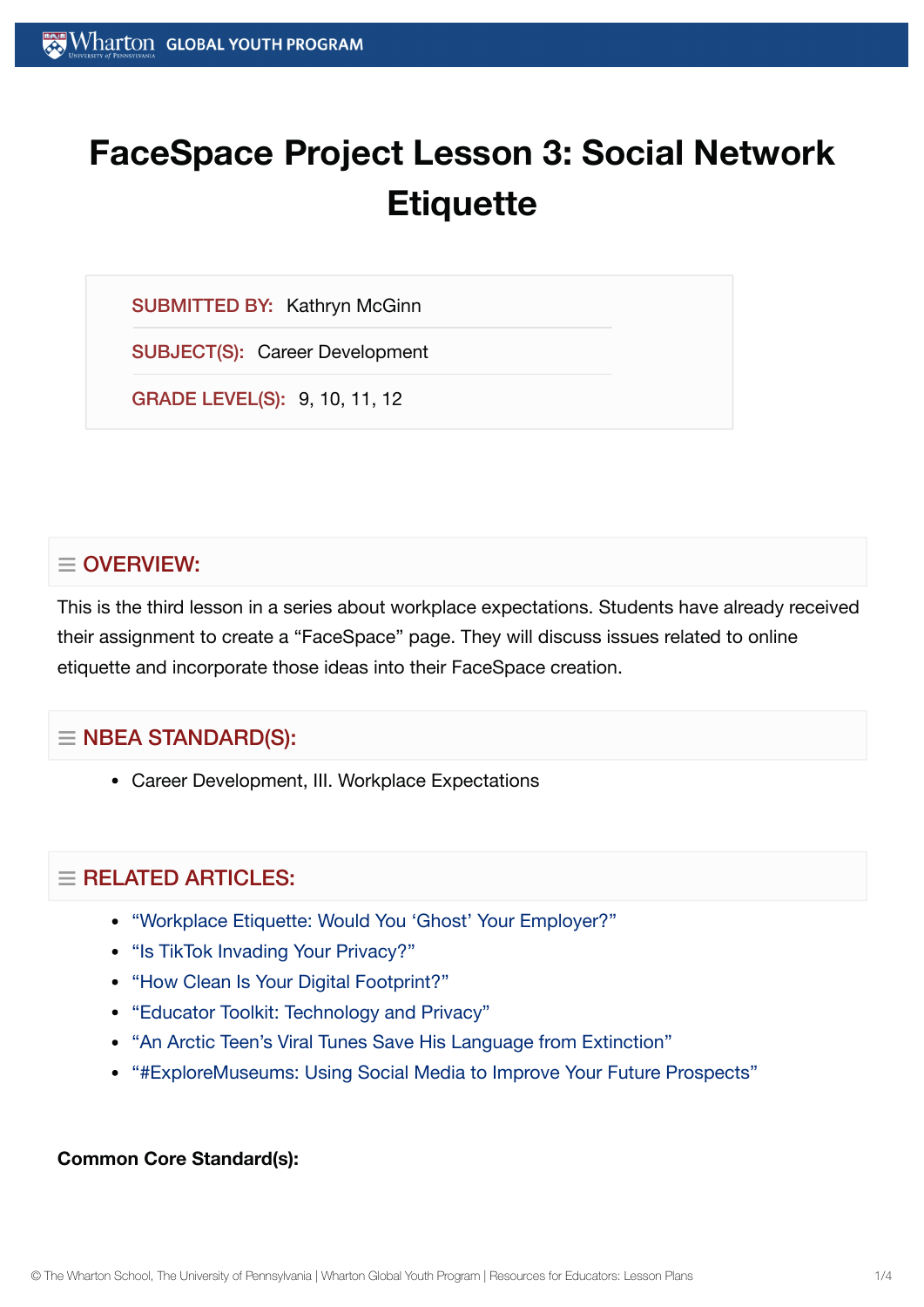### $\mathbb{R}^n$  Wharton Global Youth Program

- ELA CCR Writing 7: Conduct short as well as more sustained research projects based on focused questions, demonstrating an understanding of the subject under investigation.
- ELA CCR Writing 8: Gather relevant information from multiple print and digital sources, assess the credibility and accuracy of each source, and integrate the information while avoiding plagiarism.
- ELA CCR Reading 1: Read closely to determine what the text says explicitly and make logical inferences from it; cite specific textual evidence when writing or speaking to support conclusions drawn from the text.
- ELA CCR Reading 10: Read and comprehend complex literary and informational texts independently and proficiently.
- ELA CCR Speaking and Listening 1: Prepare for and participate effectively in a range of conversations and collaborations with diverse partners, building on others' ideas and expressing their own clearly and persuasively.
- ELA CCR Speaking and Listening 5: Make strategic use of digital media and visual displays of data to express information and enhance the understanding of presentations.

#### **Objectives/Purposes:**

- Students will read/analyze the article to obtain relevant information.
- Students will discuss workplace expectations regarding online social networking.
- Students will work constructively in groups.

#### **Related Articles:**

- How Clean Is Your Digital [Footprint?](https://globalyouth.wharton.upenn.edu/articles/clean_digital_footprint/)
- [#ExploreMuseums:](https://globalyouth.wharton.upenn.edu/articles/using_social_media_wisely/) Using Social Media to Improve Your Future Prospects
- [Building](https://globalyouth.wharton.upenn.edu/articles/a-work-brand-people-will-brag-about/) a 'Work Brand' that People Will Brag About

#### **Other Resources/Materials:**

- Newsprint
- Creating an Online Persona 1 [\(Handout](https://globalyouth.wharton.upenn.edu/wp-content/uploads/2012/01/Career-Development-21_handout.pdf) A)
- Extra copies of "FaceSpace" handout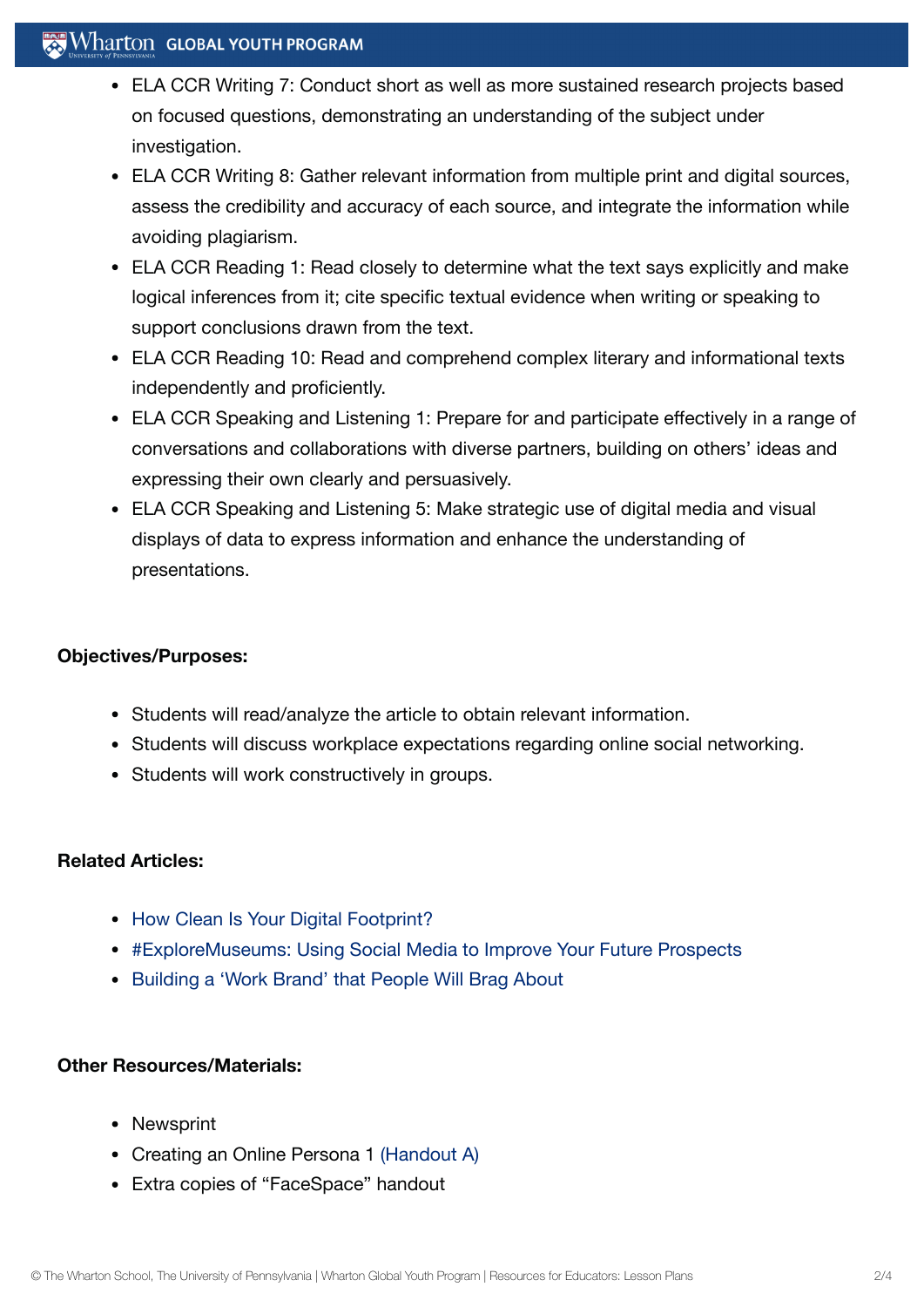• Poster board, construction paper, glue, markers, and any other materials necessary to create "FaceSpace" posters

#### **Activities:**

- 1. Ask students if they have a Facebook page, or if they know someone with it. Ask students how they decide what to post on their page or whom to "friend." Discuss what changes, if any, students could/should make on their Facebook pages when they are looking for a job or after they are employed. Tell students that the focus of today's lesson is on etiquette for social networking. *(5 mins)*
- 2. Break students into three groups and assign each group an article. Hand out copies of the Wharton Global Youth Program articles (or read them online). As the students read, they should underline the information they think is interesting or particularly instructive. When the students finish reading, have them break into their respective groups. Each group should discuss their section and list the key points on newsprint.
- 3. Hand out "Creating an Online Persona" and go over the key points with students. Ask students which strategies they currently employ to manage their online reputation. *(5 mins)*
- 4. Students may use the remainder of their time to work on their "FaceSpace" projects. Encourage students to incorporate what they have learned from today's reading into their posters. *(20 mins)*

#### **Tying It All Together:**

Save time at the end of class for final reflections. Was there anything new or surprising that the students learned about social networking? What changes might students make to their own social networking sites as a result of the lesson? *(5 mins)*

#### **Practice Outside of the Classroom:**

Look at your own social networking sites and check if there is anything you wouldn't want a future (or current) employer to see.